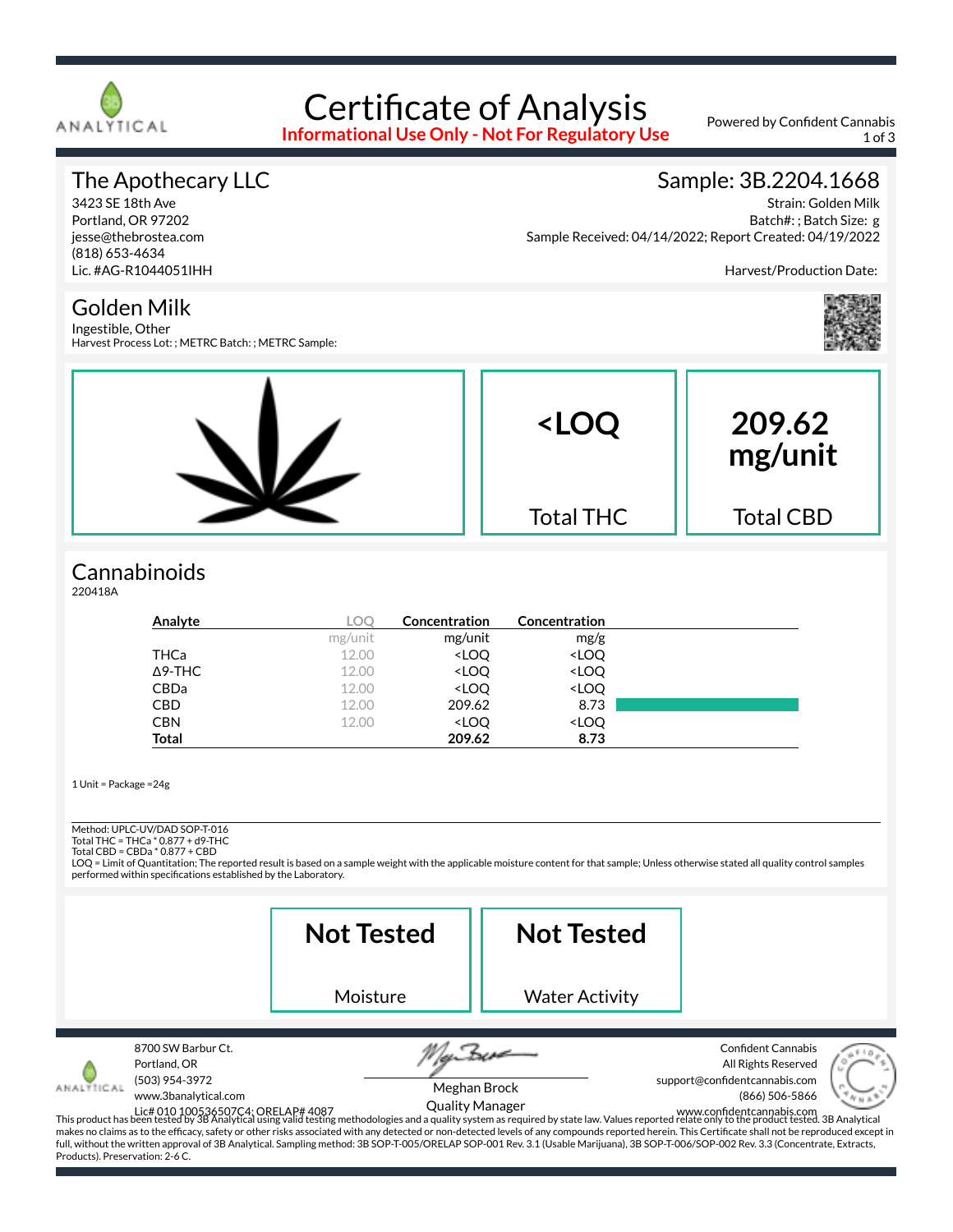

# Certificate of Analysis

**Informational Use Only - Not For Regulatory Use**

Powered by Confident Cannabis 2 of 3

#### The Apothecary LLC

3423 SE 18th Ave Portland, OR 97202 jesse@thebrostea.com (818) 653-4634 Lic. #AG-R1044051IHH

#### Sample: 3B.2204.1668

Strain: Golden Milk Batch#: ; Batch Size: g Sample Received: 04/14/2022; Report Created: 04/19/2022

Harvest/Production Date:

#### Golden Milk

Ingestible, Other Harvest Process Lot: ; METRC Batch: ; METRC Sample:

### Quality Control Data

| <b>Analytical Batch ID</b> | <b>OC Sample ID</b> | Assay Name   | <b>QC Category Name</b> |
|----------------------------|---------------------|--------------|-------------------------|
| 220418A                    | 220418A-MB          | Cannabinoids | <b>Blank</b>            |
| <b>QC Notes</b>            |                     |              |                         |
| None                       |                     |              |                         |

| Analyte    | <b>Amount recovered</b>                 | <b>PASS/FAIL</b> |
|------------|-----------------------------------------|------------------|
| CBDa       | <loq< td=""><td>PASS</td></loq<>        | PASS             |
| CBD        | <loq< td=""><td>PASS</td></loq<>        | PASS             |
| THCa       | < LOQ                                   | PASS             |
| <b>CBN</b> | <loq< td=""><td><b>PASS</b></td></loq<> | <b>PASS</b>      |
| <b>THC</b> | $<$ LOO                                 | PASS             |



Confident Cannabis All Rights Reserved support@confidentcannabis.com (866) 506-5866



www.3banalytical.com

Lic# 010 100536507C4; ORELAP# 4087<br>This product has been tested by 3B Analytical using valid testing methodologies and a quality system as required by state law. Values reported relate only to the product tested. 3B Analyt makes no claims as to the efficacy, safety or other risks associated with any detected or non-detected levels of any compounds reported herein. This Certificate shall not be reproduced except in full, without the written approval of 3B Analytical. Sampling method: 3B SOP-T-005/ORELAP SOP-001 Rev. 3.1 (Usable Marijuana), 3B SOP-T-006/SOP-002 Rev. 3.3 (Concentrate, Extracts, Products). Preservation: 2-6 C.